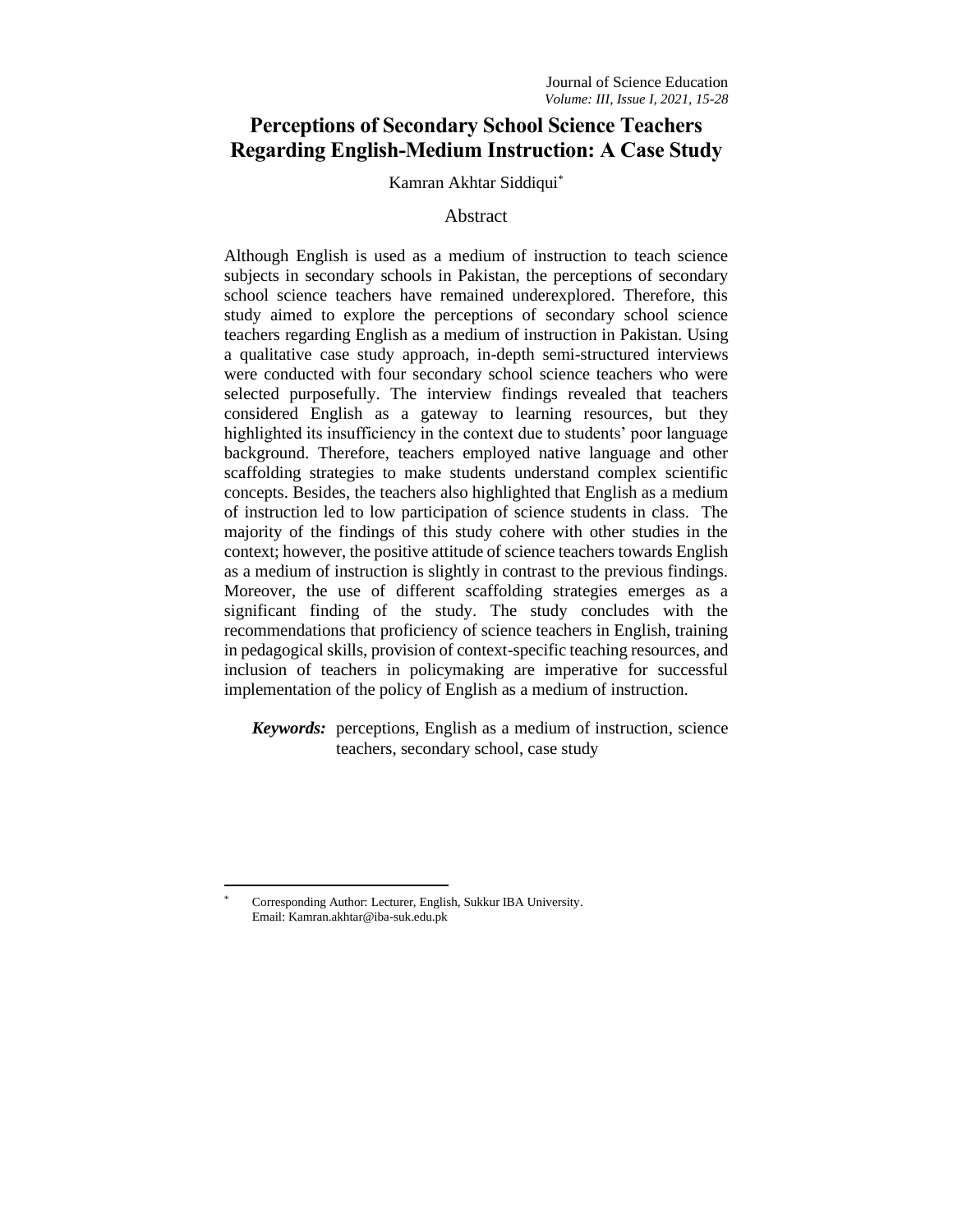### **Introduction**

English is an international language, and it has taken the role of a linguafranca in recent times. Not only English is a language of business and trade, but also of education, research, and communication. Because of its ever-increasing importance, English has been declared as the medium of instruction in many originally non-English speaking countries such as Sri Lanka, Nigeria, Hong Kong, and others (Macaro, 2018). Similarly, English has been the medium of instruction in Pakistan at secondary and higher secondary levels of education at different points in history (Mahboob, 2017).

Since English was introduced as a medium of instruction in the Sindh province of Pakistan in 2014, teachers who used to teach science in their native language were compelled to teach science in English. However, no prior teaching was conducted for teachers to equip them with the skills required to teach science subjects in English. This was reported by teachers in the study of Bashir and Batool (2017) which was conducted in Punjab, the biggest province of Pakistan. Besides, according to the School Education and Literacy Department (n.d.) of Sindh, a SAT (Standardized Assessment Test) was conducted in 2014-2015 "to assess the progress of student learning for grade V and VIII in public schools, in the subjects of Languages, Math and Science". Around 4,389 students took the exam and a staggering 97.86% of them could not pass the 33 marks threshold in science. Given the lack of training among teachers and the poor performance of students on these tests, it is essential to study the perceptions of secondary school science teachers. The perceptions of content teachers hold great importance due to the fact that they are key stakeholders in the implementation of English as a medium of instruction (henceforth EMI) policy. Without their capabilities, the policy goals could not be accomplished. Since the literature lacks the voice of secondary school science teachers on English as a medium of instruction, the present study aims to explore the perceptions of secondary school science teachers regarding EMI at a secondary school in Sukkur, Pakistan.

# **Research Question**

What are the perceptions of secondary school science teachers regarding English as the medium of instruction at a public sector school in Sukkur, Pakistan?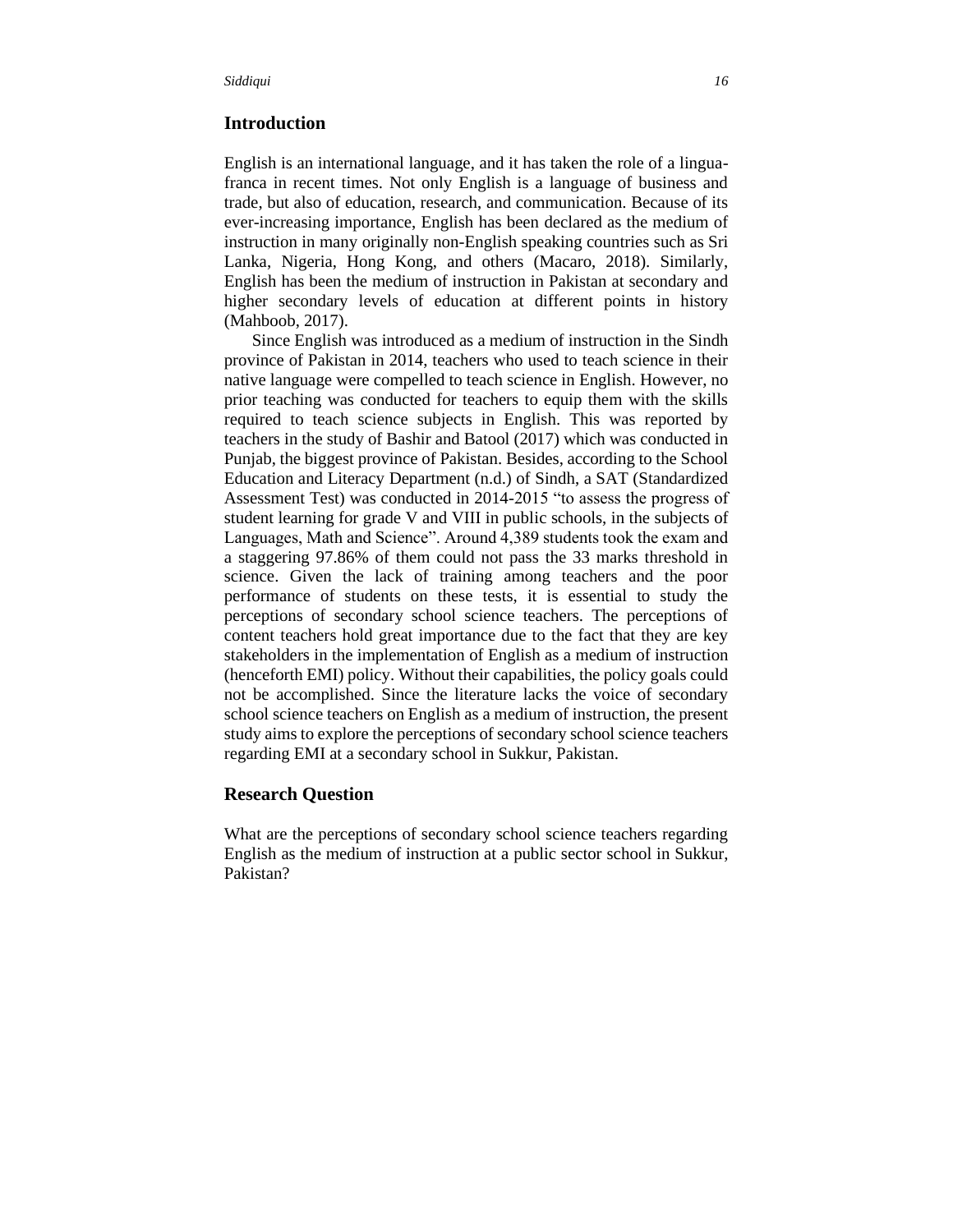### **Literature Review**

Globalization and the increasing technological advancements have created a new global order which demands a shared medium for communication (Marsh, 2006). Since English language has fulfilled this requirement, it has become a lingua-franca of the present world (Conrad & Mauranen, 2003). It is not only the language of trade and commerce but also of education, science and technology, and many other fields of life. Therefore, over the years, English became an integral part of the curriculum of many countries from pre-school to higher education (Marsh, 2006). In the domain of education, it has become a language of research, a means of meaningful exchange of knowledge, and a medium of instruction (Mahboob, 2014).

Kyeyune (2003) described the medium of instruction as "an enabling tool that facilitates the learning of subject content…" and gives learners a way to construct meanings of the world around them. EMI is defined as "the use of English language to teach academic subjects in countries or jurisdictions where the first language  $(L1)$  of the majority of the population is not English" (Dearden, 2014).

English has been adopted as a medium of instruction in many non-English countries of the world. Some of them have adopted it because of globalization, whereas others have done so due to their colonial history. The colonial history with either Great Britain or the United States has an effect on the institutional role of English (Kirkpatrick, 2011). The policy of EMI was introduced in Sri Lanka in 2001. A case study examined the challenges in the implementation of the medium of instruction policy since its start and it also looked at the expansion of English medium classes in schools. The findings revealed that the policy had been successful but better infra-structured classrooms with the latest technologies, effective training of teachers, and support by management of the schools were required to produce better results (Wijayatunga, 2018).

A similar policy has been adopted in Nigeria where English is taught as a subject in primary classes (i.e., classes one to three), but it is the medium of instruction in secondary classes (Ibrahim, Shafaatu, & Yabo, 2017). An integrative study conducted in Hong Kong pointed out that primary education is given in the mother tongue, but secondary education is given in English because students have to study in English at universities (Kong & Hoare, 2010). Schools in Singapore have English as the medium of instruction for all disciplines except foreign languages (Kirkpatrick, 2011).

Influenced by the argument of globalization, English is being used to teach science subjects as well. Othman and Saat (2009) stated in their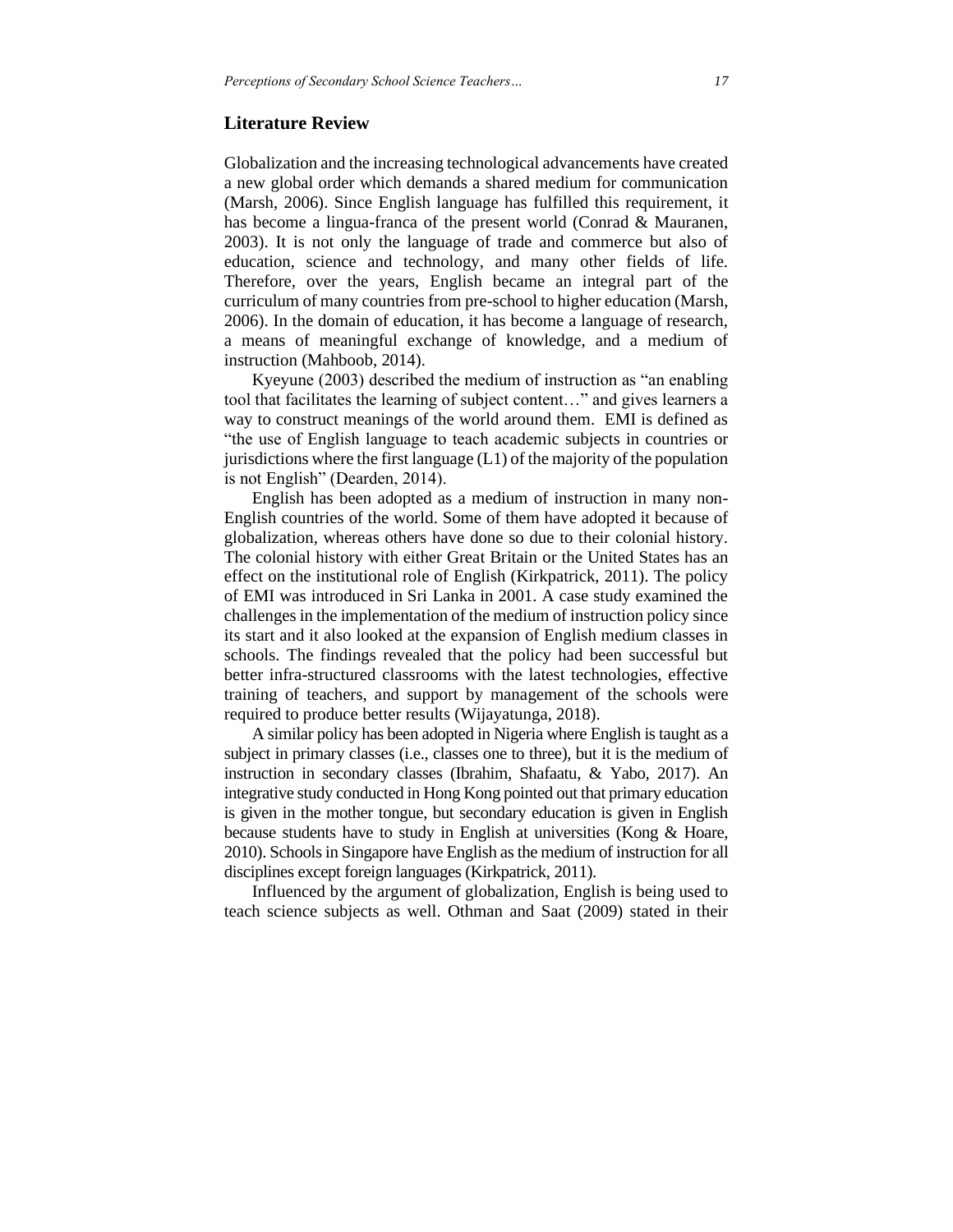research that Malaysia adopted the policy of teaching science subjects in English at school and university level in order to be declared as a developed nation by 2020. Likewise, a survey study conducted on seventhgrade students in Germany stated that Physics is taught to them in English because international development has necessitated profound subject knowledge as well as command of English (Haagen-Schützenhöfer & Mathelitsch, 2001).

In the same way, given the importance of EMI, Pakistan also adopted a policy of English as a medium of instruction despite having Urdu as the national language. According to the National Education Policy 2009, "the curriculum from Class I onward shall include English (as a subject), Urdu, one regional language, mathematics along with an integrated subject" (Ministry of Education, 2009). However, provinces were given an option for 05 years not to participate. Aziz after 05 years, it would be mandatory to teach content subjects in English. Whereas, the policy clearly stated that "English shall be employed as the medium of instruction for sciences and mathematics from class IV onwards" right away.

On the contrary, the latest education policy, published in 2017 by the Ministry of Education, declares the national language (Urdu) or a local language as the medium of instruction at the primary level (Ministry of Education, 2017). However, National Education Policy 2017 does not state anything explicit about the medium of instruction at the secondary level which indicates a continuation of the previous policy.

After the eighteenth amendment to the constitution of Pakistan in 2010, the mandate of the development of the national curriculum has remained with the Federal ministry. However, the implementation and planning under the guidelines of national education policy have been the subject of provinces (Aziz et al., 2014). Therefore, every province made a slightly different decision regarding the implementation of English as a medium of instruction in schools. The Government of Punjab implemented the policy forthwith in 2009 declaring that all public schools will teach all subjects, especially science and mathematics, in English (Saeed, Iqbal, & Azam, 2012). However, the Government of Sindh adopted the policy of EMI in schools from class VI onwards in 2014 (Education and Literacy Department, 2014).

Though the EMI policy has been in place for some years now, very little research has been done regarding perceptions of teachers who are key stakeholders in this process. A qualitative study conducted in Punjab regarding perceptions of teachers revealed that sudden enforcement of English as the medium of instruction in the government schools of Punjab was later recognized as an unplanned decision (Bashir & Batool, 2017).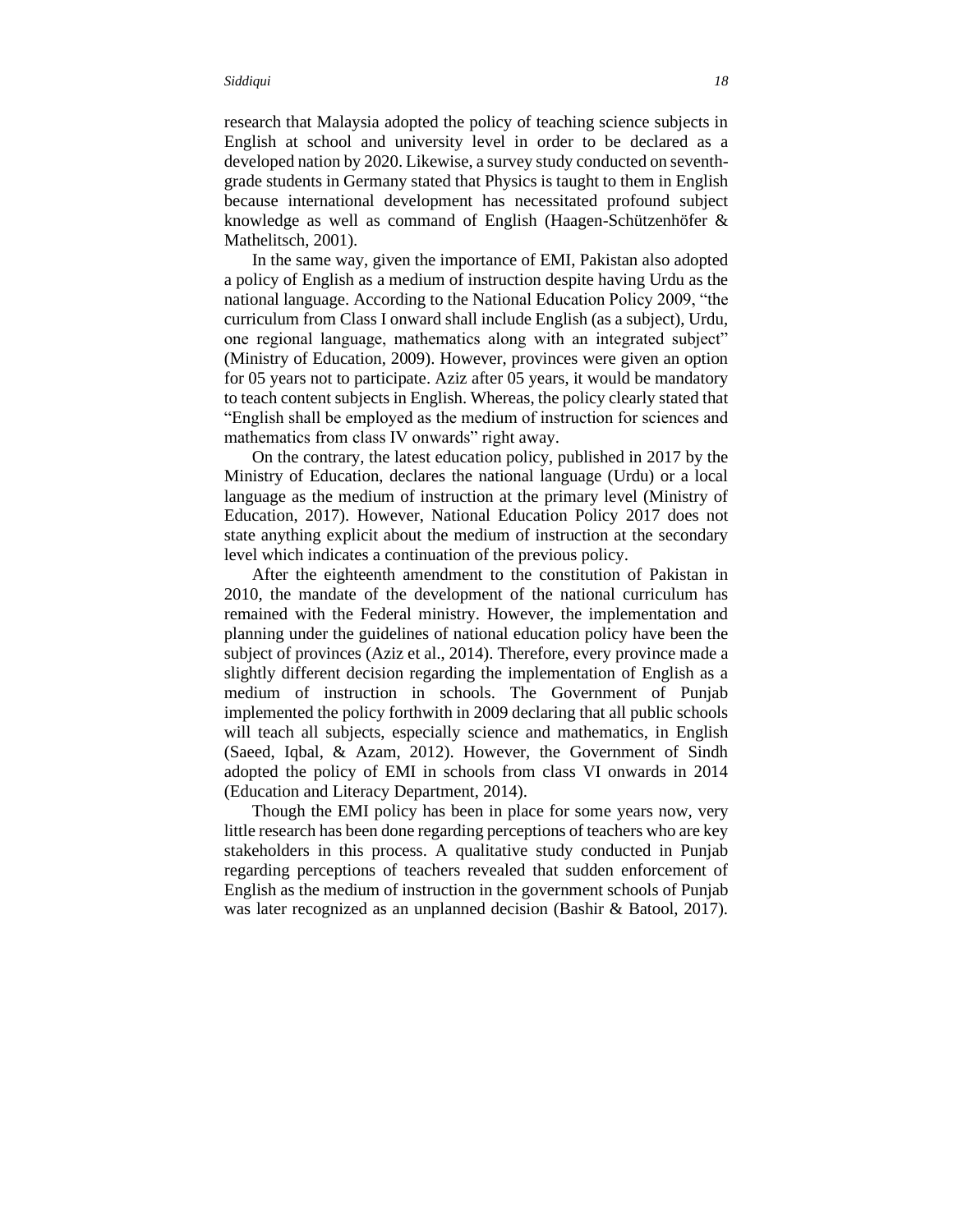Saeed, Iqbal, and Azam (2012) concluded that teachers were not ready for the (sudden) change of medium of instruction. The qualitative research study conducted by Bashir and Batool (2017) in the same province found teachers saying that they were neither informed nor trained about this before the implementation of this policy. Thus, they were quite uneasy with it. Likewise, a study conducted in Sindh by Channa (2014) on perceptions of primary teachers about EMI revealed that the primary teachers had a positive yet concerned attitude towards EMI. They believed that the policy was good and would be fruitful for students in many ways. However, they expressed concerns regarding the implementation of the policy and training of the teachers to meet the necessary requirements.

Previous studies on the topic reveal that students have mixed attitudes towards EMI. However, these studies have been conducted with primary school teachers in the cities of Punjab and Sindh. It is of utmost significance to study the perceptions of secondary school science teachers regarding EMI because students' content knowledge develops during these precious years of study. Thus, this study aims to fill the gap by exploring their perceptions of secondary school science teachers regarding EMI.

### **Methodology**

### **Research Design**

The present study employed a case study design to study the perceptions of secondary school science teachers regarding EMI. The case study design was used because it enables researchers to study a phenomenon in depth using a case or multiple cases (Cook & Cook, 2016). In the words of Yin (2018), the case study approach is suitable to study a complex phenomenon in its real setting.

### **Participants**

This case study research was conducted at a public sector school in Sukkur, Pakistan to explore the perceptions of secondary school science teachers regarding EMI. A sample of 04 science teachers was selected for the purpose of this study using purposive sampling. Purposive sampling was done because it allows a researcher to choose participants on the basis of the qualities they possess because such choice suits the purpose of the study (Etikan, Musa, & Alkassim, 2016). Besides, Duff (2018) proposes that a sample of three to six participants is sufficient for a case study. These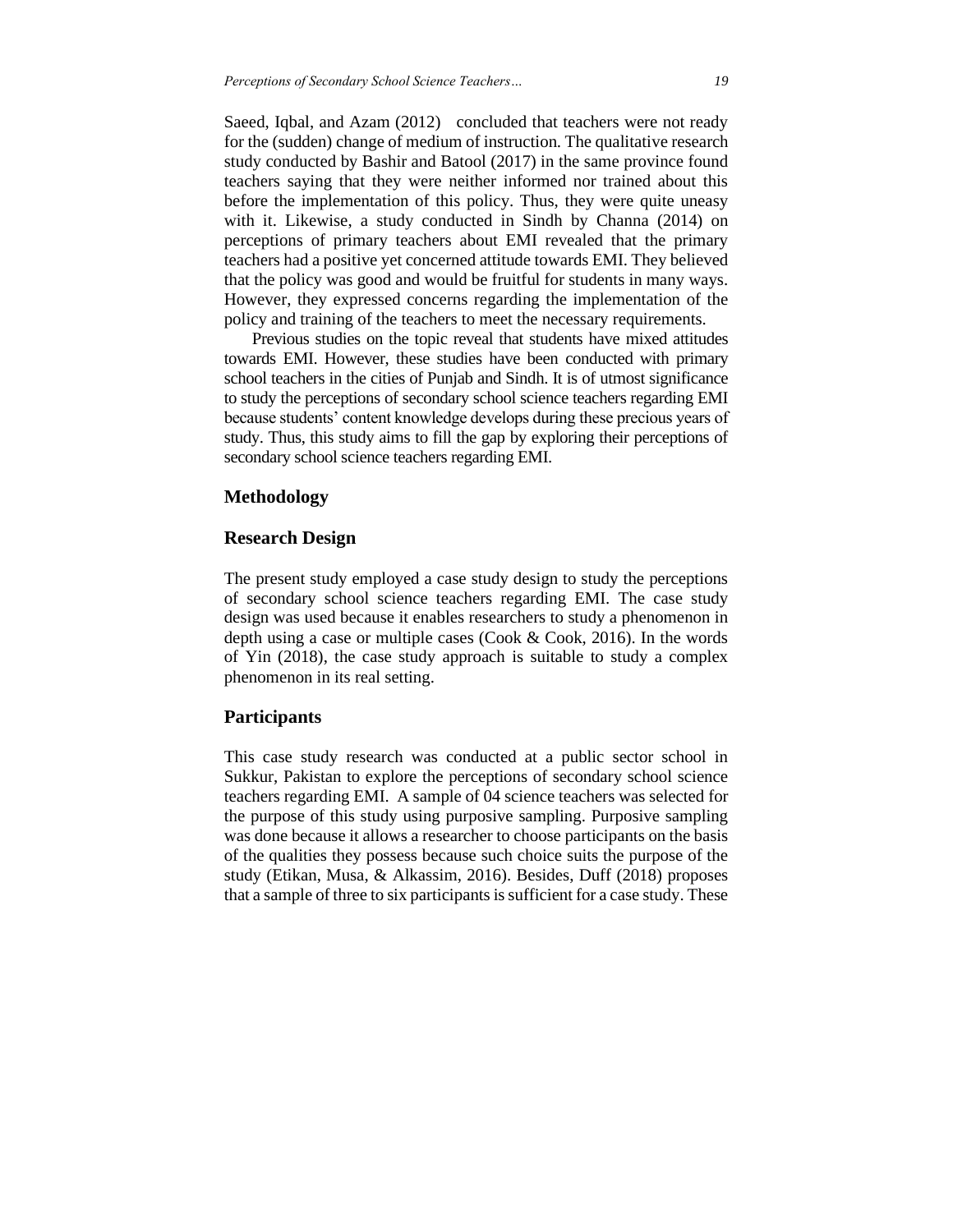teachers were recruited to the school after an extensively rigorous process of test, demonstration, and interview. Since these science teachers taught their respective subjects in English in the given classes, they were found to be appropriate for the study purpose. The science teachers were contacted over the telephone and were briefed about the research study. All four teachers contacted willingly agreed to be a part of the study. The participants were asked about their consent prior to the interviews and were ensured of their confidentiality and privacy. Therefore, the participants were coded, and the data produced was labeled the same way.

### **Data Collection**

The data for this study was collected using semi-structured interviews. Semi-structured interviews are a tool that allows researchers to interview the participant(s) to elicit information from them by asking pre-determined questions. It allows the participants to highlight the issues that are of importance to them (Longhurst, 2003). Besides, according to Creswell and Creswell (2017), participants can share their perceptions very conveniently in semi-structured interviews, and thus the gathered data is rich enough to make meaning out of it. The interview guide was prepared in the light of the previous studies in the domain focusing on the perceptions of schoolteachers about EMI. After expert validation, the interviews were conducted in both English and Sindhi (regional language). All the interviews were conducted in a comfortable room after receiving participants' consent.

The interviews were recorded using a smartphone and were later transcribed and translated to English from Sindhi so that they can be properly used for coding purposes. Some of the quotes presented here are translated versions of the transcripts. Each interview took ten to fifteen minutes.

And mainly focused on three areas: how teachers perceived EMI, what challenges they faced, and how they dealt with those challenges.

#### **Data Analysis**

Once the interview data was translated and transcribed, it was coded and classified into categories using Microsoft Word. In order to analyze the interview data, a thematic analysis technique was used. The method of thematic analysis is used for identification, analysis, and reporting of patterns emerging from the data (Miles, Huberman, & Saldaña, 2018). As the themes emerged from the data, categories were formed to make meaningful interpretations of the data.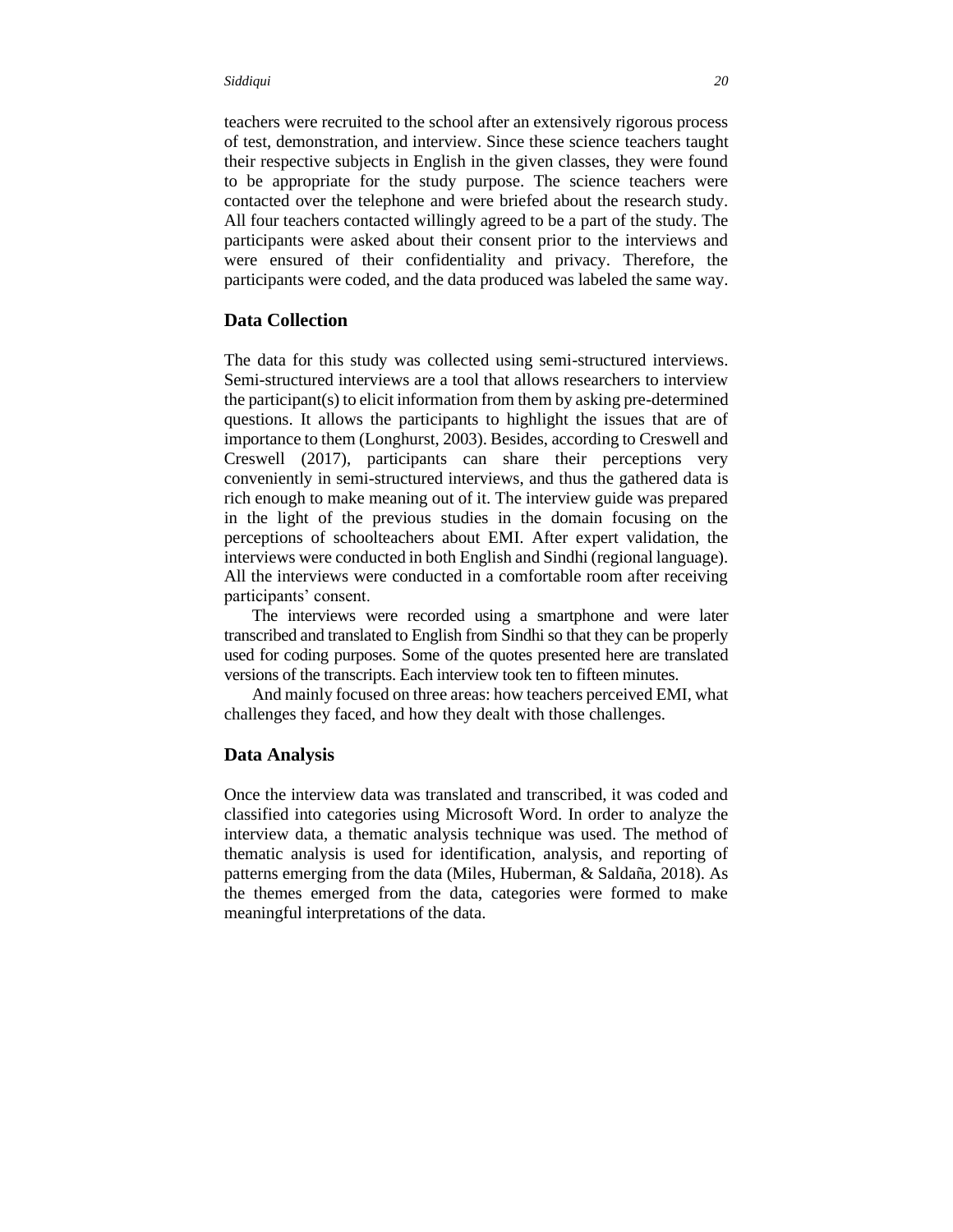#### **Access to Resources**

Participants believed that English as a medium of instruction is useful for teaching science subjects because it gives students access to valuable resources available in English. A participant coded as 1GSUK said, "World is working on technological advancement […] all of it is in English. Internet is flooded with useful material so it is good if they study science in English".

Moreover, they said that since there are no equivalents of scientific terms in Urdu (national language) or Sindhi (regional language), the English terms cannot be easily replaced. Students become acquainted with those terms in English. Even if there are equivalents in their native or regional language, they are not so commonly used and are difficult for students to remember and even pronounce. So, familiarity with terms in English helps them get to the related learning material online as well. Therefore, English is important in science classes.

#### **Students' Poor Language Background**

Although participants acknowledged the fact of English being useful in science classes, they opined that English is insufficient as a medium of instruction in their context. Upon exploring, it was revealed that poor language background of students impedes their understanding in science classes. The students listen to the lecture, but their facial expressions tell that they do not grasp anything or understand very little. A participant (1BLRK) said, "When I explain any concept of Biology in English, only a few students nod and raise questions which is a sign they are getting my point. The rest of them remain at a standstill and their faces tell they have not understood anything […] When I ask them what they got, they ask me to explain same things to them in Urdu".

# **Supporting Strategies**

When the participants were interviewed about how they taught students complicated concepts or scientific procedures in English, they said that they used certain supporting strategies for scaffolding students' learning. One of the participants (1PHYD) said, "I take frequent pauses during my one-hour class and give students time to make some notes easily because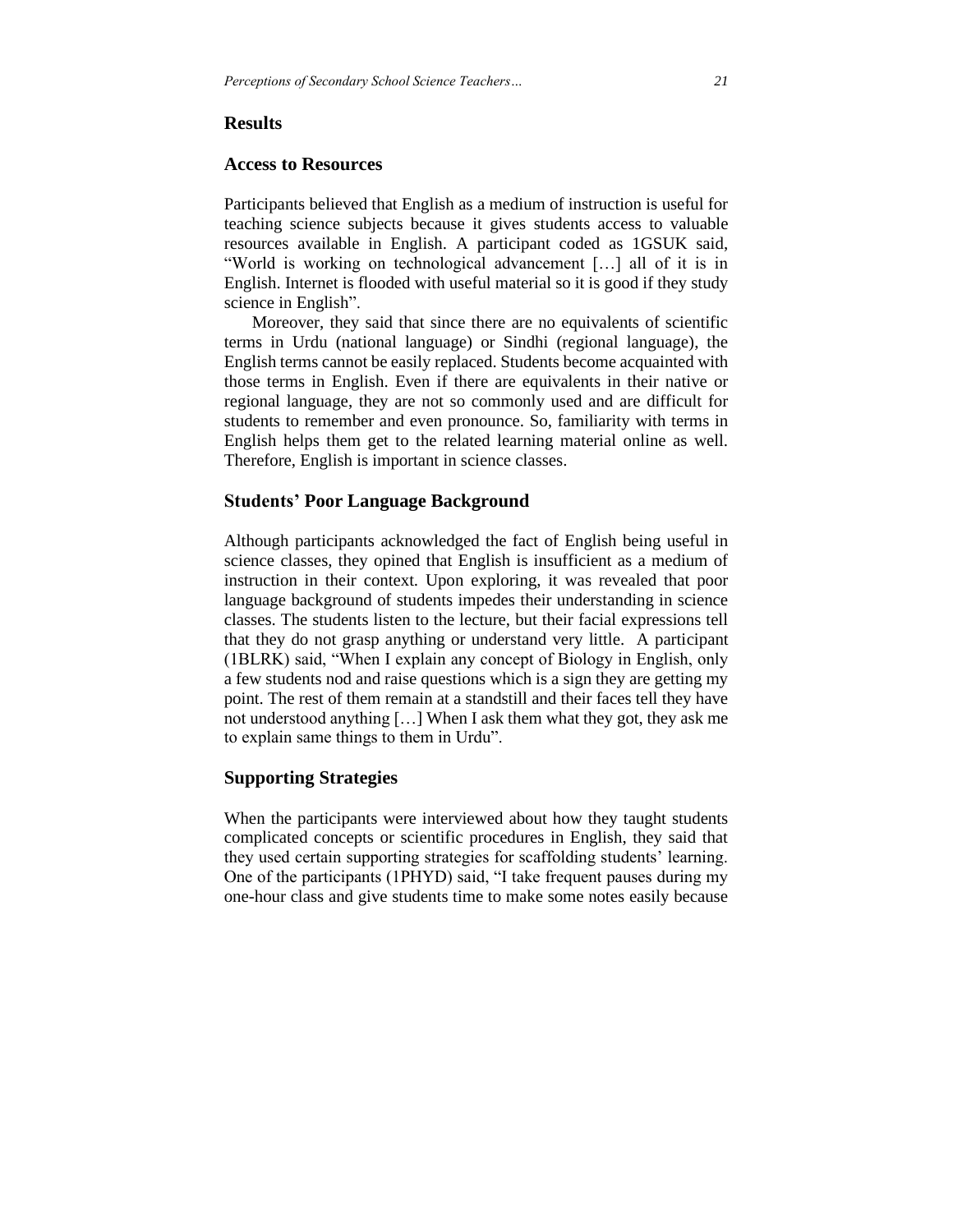they cannot do both listening and notes-taking simultaneously".

Another teacher (1GSUK) shared that he used visual aids such as videos and diagrams to support students' learning. Another participant (1BLRK) said that he used the demonstration method or used real objects more and more to show students what something is and the way it works. However, all the participants said that they switch to their native language, if necessary.

# **Need for Code-Switching**

Science teachers also had interesting views regarding code-switching in science class. Code-switching (CS) is a linguistic phenomenon in which a speaker makes an utterance in several languages (Zeng et al., 2018). One teacher coded as 1MNBS said, "I use native language in my class most of the time because of the average students because their understanding matters most. […] Good learners understand whatever strategy you employ and language you use but it is the average students who suffer because of non-native language." Another participant (1BLRK) considered code-switching indispensable because students do not have so much exposure to scientific knowledge at homes in our [Pakistani] context.

### **Course Completion and Cramming**

Course completion was another important aspect related to EMI which was discussed during interviews. Participants had varied views regarding this aspect. One participant (1GSUK) believed that EMI did not restrict course completion time, but it slowed its progress a little. Another participant (1BLRK) said that he could complete the course despite using EMI in secondary classes, but students did not develop a full understanding of the course which, he said, was revealed in their poor exam results.

# **Class Participation**

Teachers believed that EMI worked as a barrier for students as they couldn't explain clearly what they thought. Some students listened to their teachers and fellow students discuss something in English carefully but they themselves participated very little in discussions and QA sessions. Participant (1PHYD) said, "When they (students) are asked to respond to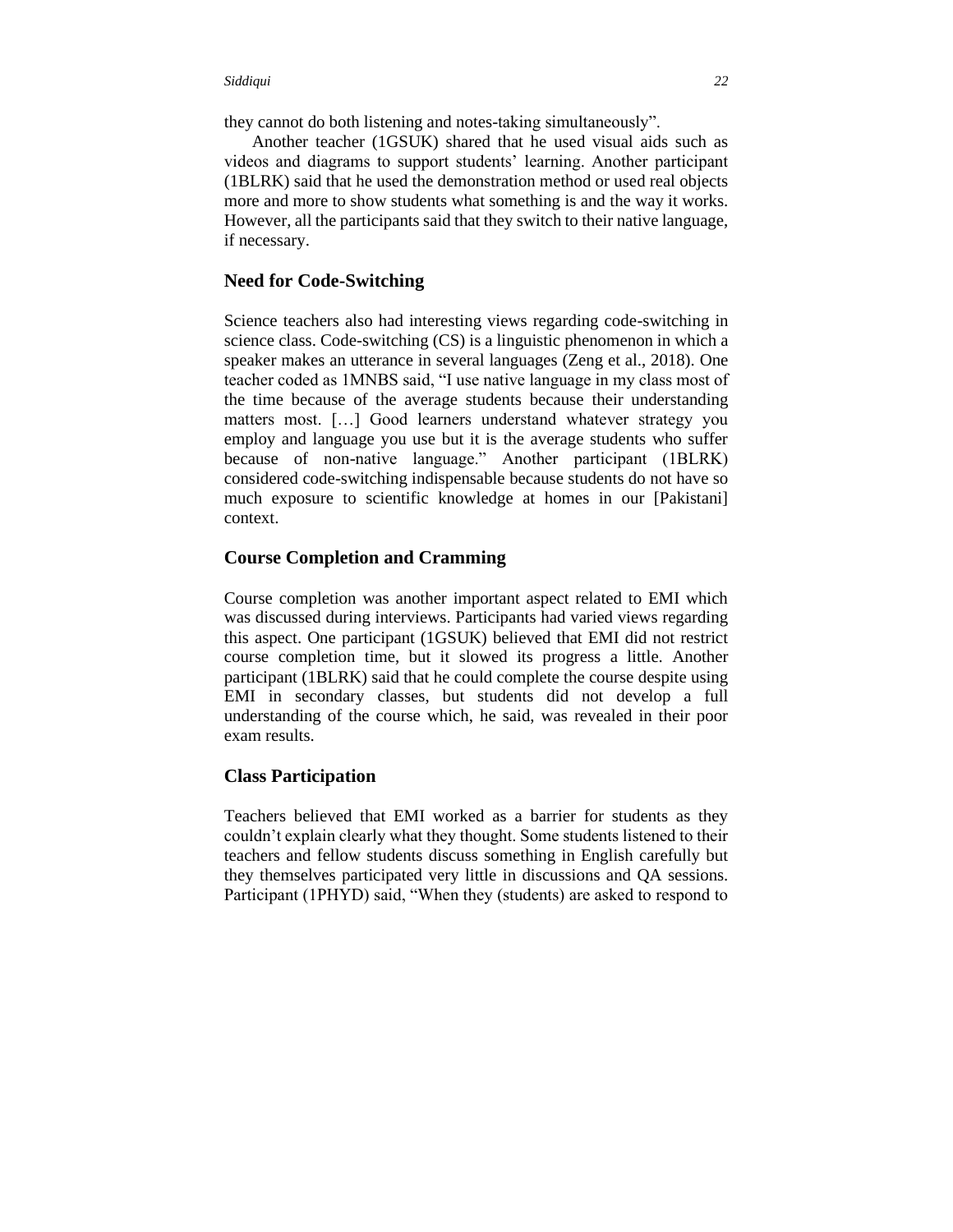questions in English, they do not utter a word. This gives an impression to the teacher that they didn't understand the concepts explained to them in class. Whereas, when I allow them to speak in Sindhi (their native language), they sometimes explain the bits and parts of a topic". On the other hand, other participants said that those students who had good or satisfactory command of the English language could convey their ideas well and participated more actively in the class.

### **Discussion**

The results show that access to resources is much easier for students if they are taught science in English because the reference material is readily available online. So, the teachers' perceptions are positive about the use of EMI. Even the primary teachers were found to have similar perceptions in the study conducted by L. A. Channa (2014) on primary teachers in the province of Sindh. Likewise, Channa (2012) also reported that teachers at the university level considered English very beneficial for students in science classes. However, Saeed, Iqbal, and Azam (2012) in their study conducted on secondary school teachers in Punjab reported that 68% of the teachers considered the native language to be useful for teaching science, which is in contrast to the findings of this study.

Despite having positive perceptions towards EMI, the participants of the study pointed out its insufficiency. They believed that students' educational and social backgrounds do not support EMI. These findings corroborate with the findings of L. A. Channa (2014) and M. A. Channa (2012) in their studies on primary and university teachers respectively. Because of having these issues in the class, the teachers stated that they took to the native language of students to make them understand the content because it mattered most in a science class. This result gets support from the study of M. A. Channa (2012) in which even university teachers admitted that native language is used in classes because "students can perform better in their regional language."

The findings also suggest that course completion was not an issue for the teachers despite using EMI. However, they hinted that students could not grasp the topics well because of EMI. Cankaya (2017) reports the same issue of poor understanding of concepts by students because of EMI. This also affirms the findings of this study regarding issues in understanding academic content in science class. As for the class participation of students, the participants held EMI as a barrier in communication for some students. They believe that students could participate well in class but because of less language proficiency, they are unable to make a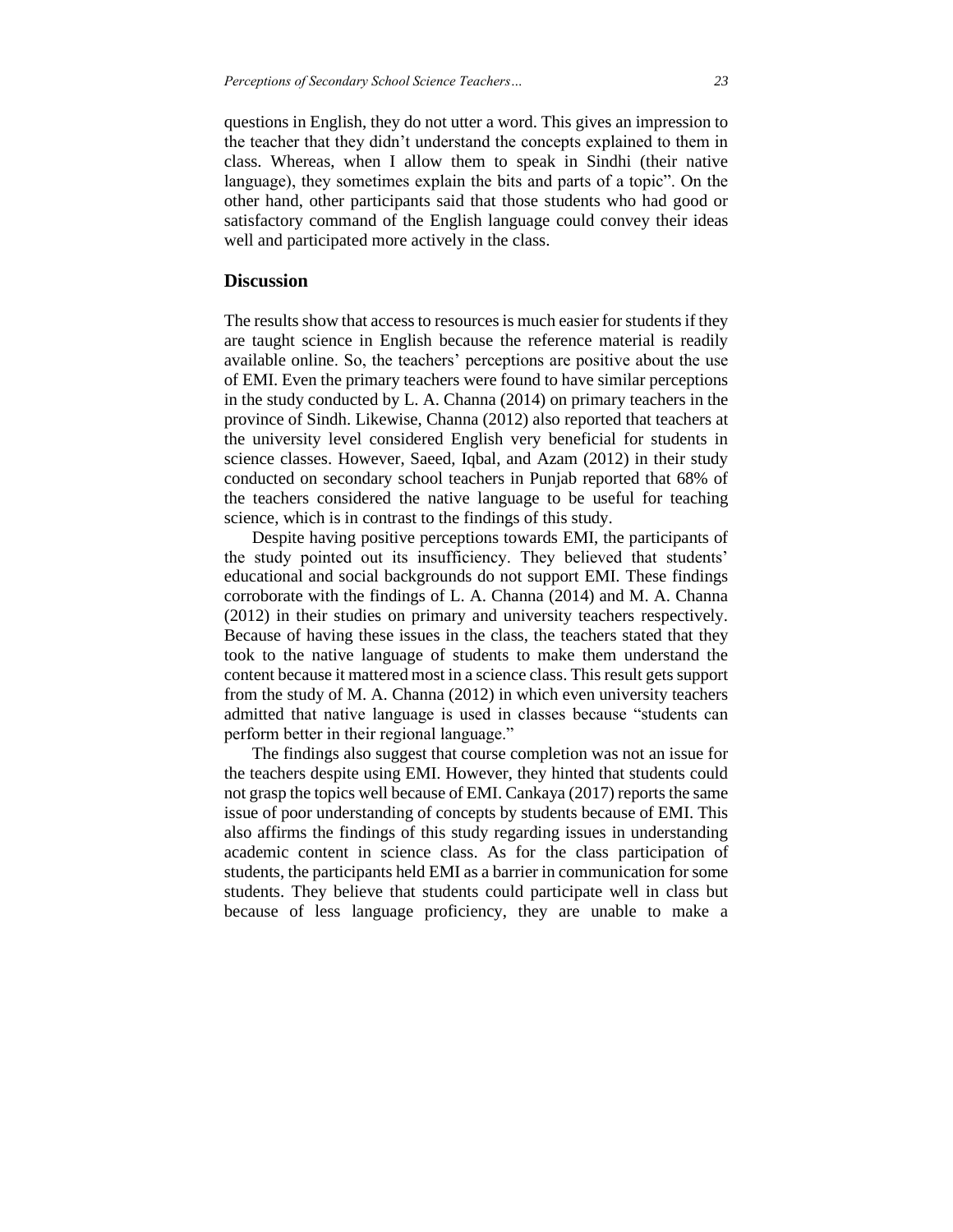contribution in class. This may shatter the confidence of the students who may know something but cannot express it because of a foreign language. Cankaya (2017) also refers to the problem of low confidence among students because of EMI which affects their participation level in class. The most important theme to emerge from the data was supporting strategies the teachers used in their classes. Audio-visual aids and demonstration of realia (real objects) were the resources they used in order to make students understand scientific concepts. None of the studies referred for this research purpose mentioned the use of any such things to scaffold students' learning in science class using English as a medium of instruction. The possible reasons for this can be exposure of teachers to different ways of teaching, convenient availability of resources and strict school policies.

#### **Conclusion**

The study aimed at exploring the perceptions of secondary school science teachers regarding EMI. In-depth interviews conducted from the teachers of different branches of science revealed that teachers had very positive perceptions towards EMI. However, they considered it difficult to use English continuously for a longer period of time because they believed that students had trouble in understanding the academic content in English. Poor educational background of students in the English language was said to be the primary reason for this. Findings also highlighted that EMI restricted students' participation in class because they were unable to communicate in English. Because of this, they could not share or explain what they knew in fact. This created the need for teachers to switch to their native language in order to make the students understand core concepts. Although EMI didn't hamper the progress of the course as a whole, it required teachers to devise scaffolding strategies for better understanding and retention of topics by students.

#### **Recommendations**

On the basis of the findings of the research, the following recommendations are made:

- Policymakers must conduct research into the challenges teachers are facing in EMI classrooms so that effective strategies could be developed well in time.
- Policymakers and other stakeholders such as administrators should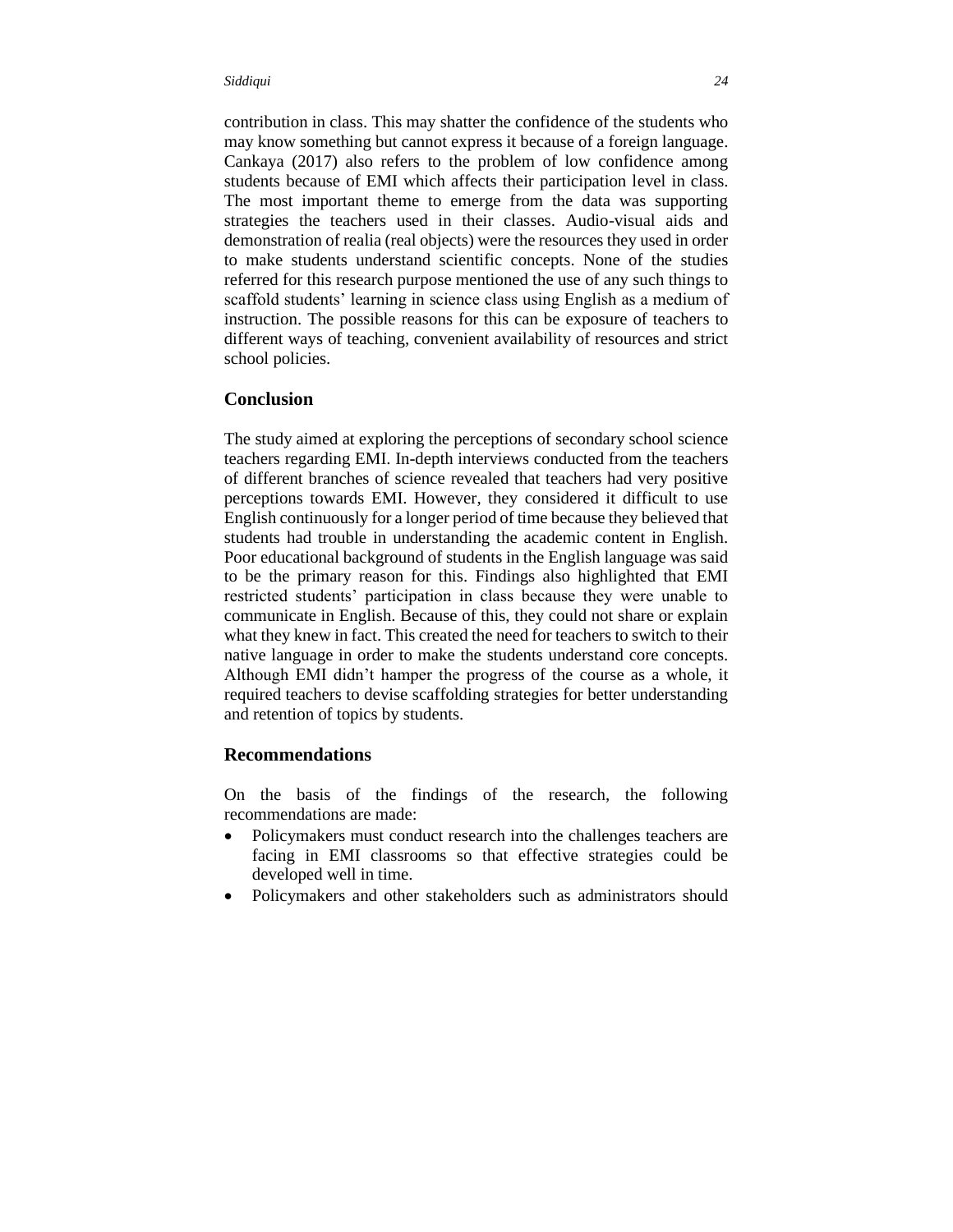assess the local situation before implementing any such policy in the spirit of meeting global needs and demands.

- Science teachers- of both primary as well as secondary schools- must be made proficient in English if the policymakers want EMI policy to be successful and produce desired outcomes.
- Teachers should be equipped with up-to-date pedagogical skills so that they can use multiple teaching strategies as an aid to teach scientific concepts in English.
- Teacher education should be revamped in order to produce qualified teachers for future needs.
- Teaching resources books as well as online should be made available in plain English so that teachers may use them for better understanding of students and of their own.
- Classroom teachers from rural and urban areas must be made a part of policy formation after all it is they who have to implement the policy at the grass-root level.

This research focused on getting the views of secondary school science teachers regarding EMI through semi-structured interviews. The study has revealed some useful insights from the participants which may prove helpful in improving the status of English as a medium of instruction in Sindh, Pakistan. In this study, science teachers were interviewed whereas teachers teaching Arts and Humanities subjects were not a part of this study. Their perceptions should also be studied. Secondly, these participants were recruited from a school situated in an urban center; teachers teaching science in remote areas might have different perceptions. Moreover, this study was conducted in the pre-COVID world, the perceptions of science teachers about EMI in the post-COVID world must be explored due to the increase in online teaching and learning. The small sample size was selected due to time constraints. Although small sample size was used for this study, it does not stand as its limitation because the aim of this study was not to generalize findings rather to study the phenomenon in depth in its specific context (Creswell & Creswell, 2017).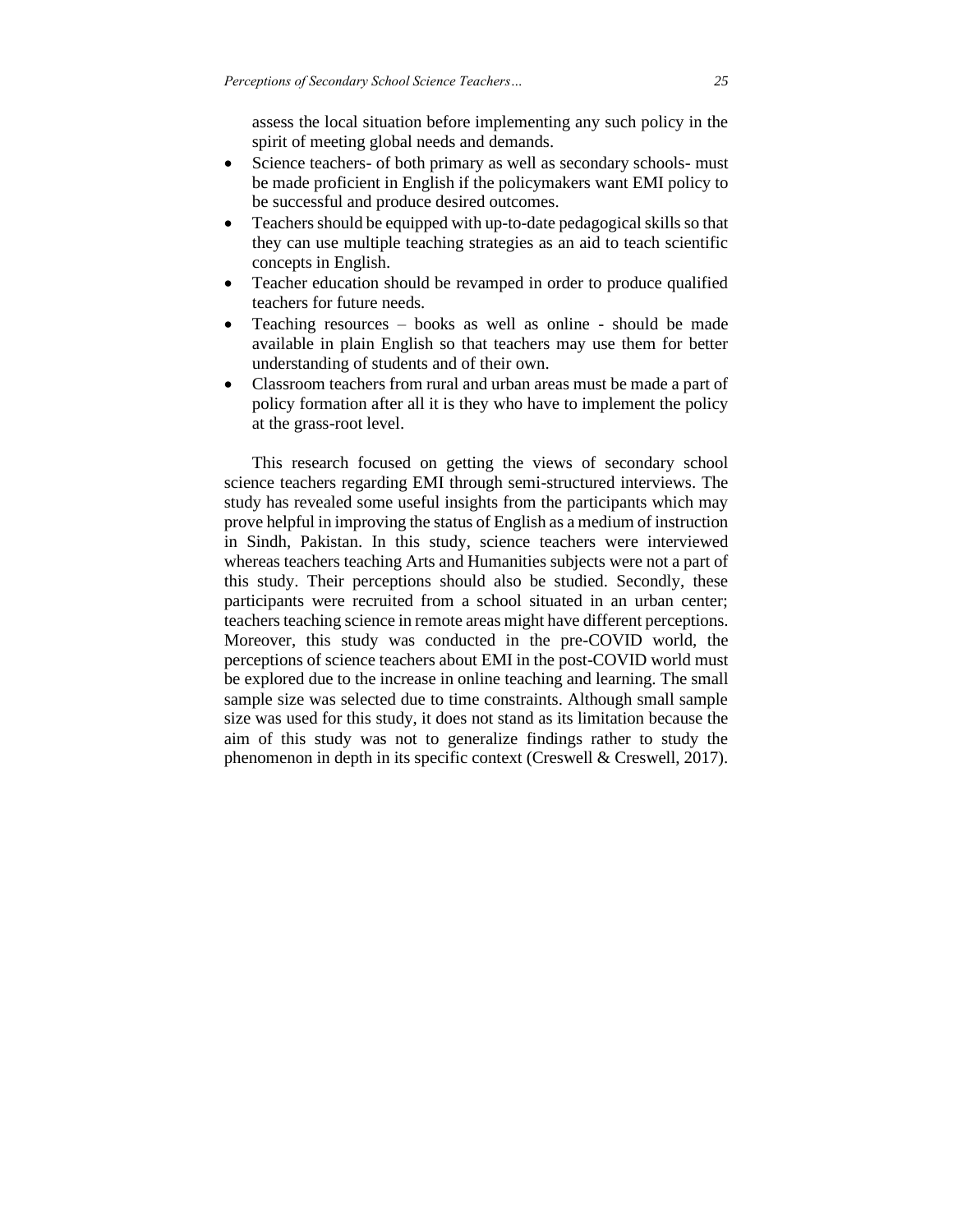#### **References**

- Aziz, M., Bloom, D. E., Humair, S., Jimenez, E., Rosenberg, L., & Sathar, Z. (2014). Education system reform in Pakistan: why, when, and how? IZA Policy Paper.
- Bashir, S., & Batool, F. (2017). English as medium of instruction in Punjab: The 2009 experiment. *Lahore Journal of Policy Studies, 7(*1), 13-45.
- Cankaya, P. (2017). Challenges in English Medium of Instruction from the Teachers and Students' Eyes. *Online Submission*, *5*(4), 830-839.
- Channa, L. A. (2014). English Medium for the Government Primary Schools of Sindh, Pakistan: An Exploration of Government Primary School Teachers' Attitudes. University of Georgia Athens, GA.
- Channa, M. A. (2012). Teachers' perceptions towards English language as a medium of instructions in Pakistan. *Interdisciplinary Journal of Contemporary Research in Business, 4(5*), 759-764.
- Conrad, S., & Mauranen, A. (2003). The corpus of English as lingua franca in academic settings. *TESOL quarterly*, 37(3), 513-527.
- Cook, B. G., & Cook, L. (2016). Research designs and special education research: Different designs address different questions. *Learning Disabilities Research & Practice, 31(*4), 190-198.
- Creswell, J. W., & Creswell, J. D. (2017). *Research design: Qualitative, quantitative, and mixed methods approaches*: Sage publications.
- Dearden, J. (2014). English as a medium of instruction-a growing global phenomenon: British Council.
- Duff, P. (2018). Case study research in applied linguistics. Routledge.
- Education and Literacy Department, Government of Sindh. (2014). Sindh Education Sector Plan. Retrieved from http://www.sindheducation.gov.pk/Contents/Menu/Final%20SESP.p df
- Etikan, I., Musa, S. A., & Alkassim, R. S. (2016). Comparison of convenience sampling and purposive sampling. *American journal of theoretical and applied statistics, 5(*1), 1-4.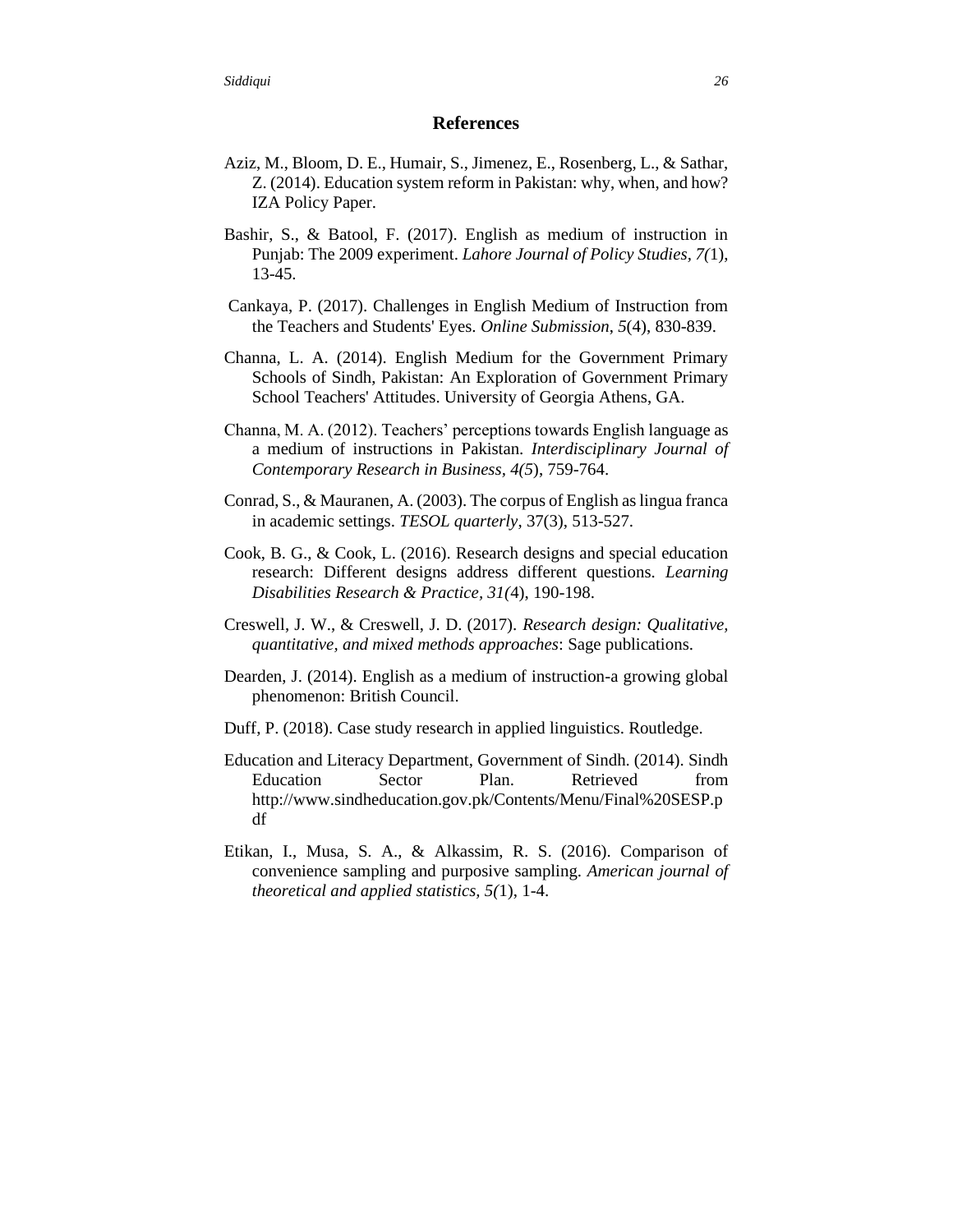- Haagen-Schützenhöfer, C., & Mathelitsch, L. (2001). English as a Medium of Instruction in Science-Teaching*.* Institute for Theoretical Physics, University of Graz, Austria.
- Ibrahim, H. A., Shafaatu, M., & Yabo, N. U. (2017). English as a Medium of Instruction: Challenges to Nigerian Primary Schools. *The Victorian, 5(2*).
- Kirkpatrick, A. (2011). English as a medium of instruction in Asian education (from primary to tertiary): Implications for local languages and local scholarship. *Applied linguistics review, 2*, 99-120.
- Kong, W. Y. S., & Hoare, P. (2010). English as the language of instruction at secondary level: Challenges and pedagogical implications. *The Journal of Asia TEFL*, 7(2), 91-122.
- Kyeyune, R. (2003). Challenges of using English as a medium of instruction in multilingual contexts: A view from Ugandan classrooms. *Language culture and curriculum, 16(2*), 173184.
- Longhurst, R. (2003). Semi-structured interviews and focus groups. *Key methods in geography, 3*, 143-156.
- Macaro, E. (2018). *English medium instruction.* Oxford University Press.
- Mahboob, A. (2014). Epilogue: Understanding language variation: Implications for EIL pedagogy. The pedagogy of English as an international language: *Perspectives from scholars, teachers, and students*, 257-265.
- Mahboob, A. (2017). English medium instruction in higher education in Pakistan: Policies, perceptions, problems, and possibilities. English medium instruction in higher education in Asia-Pacific, 71-91.
- Marsh, D. (2006). English as medium of instruction in the new global linguistic order: Global characteristics, local consequences. Paper presented at the Proceedings of the Second Annual Conference for Middle East Teachers of Science, Mathematics and Computing. Abu Dhabi: METSMaC.
- Miles, M. B., Huberman, A. M., & Saldaña, J. (2018). *Qualitative data analysis: A methods sourcebook*: Sage publications.
- Ministry of Education, Government of Pakistan, Islamabad. (2009). National Education Policy (2009). Accessed from the website of